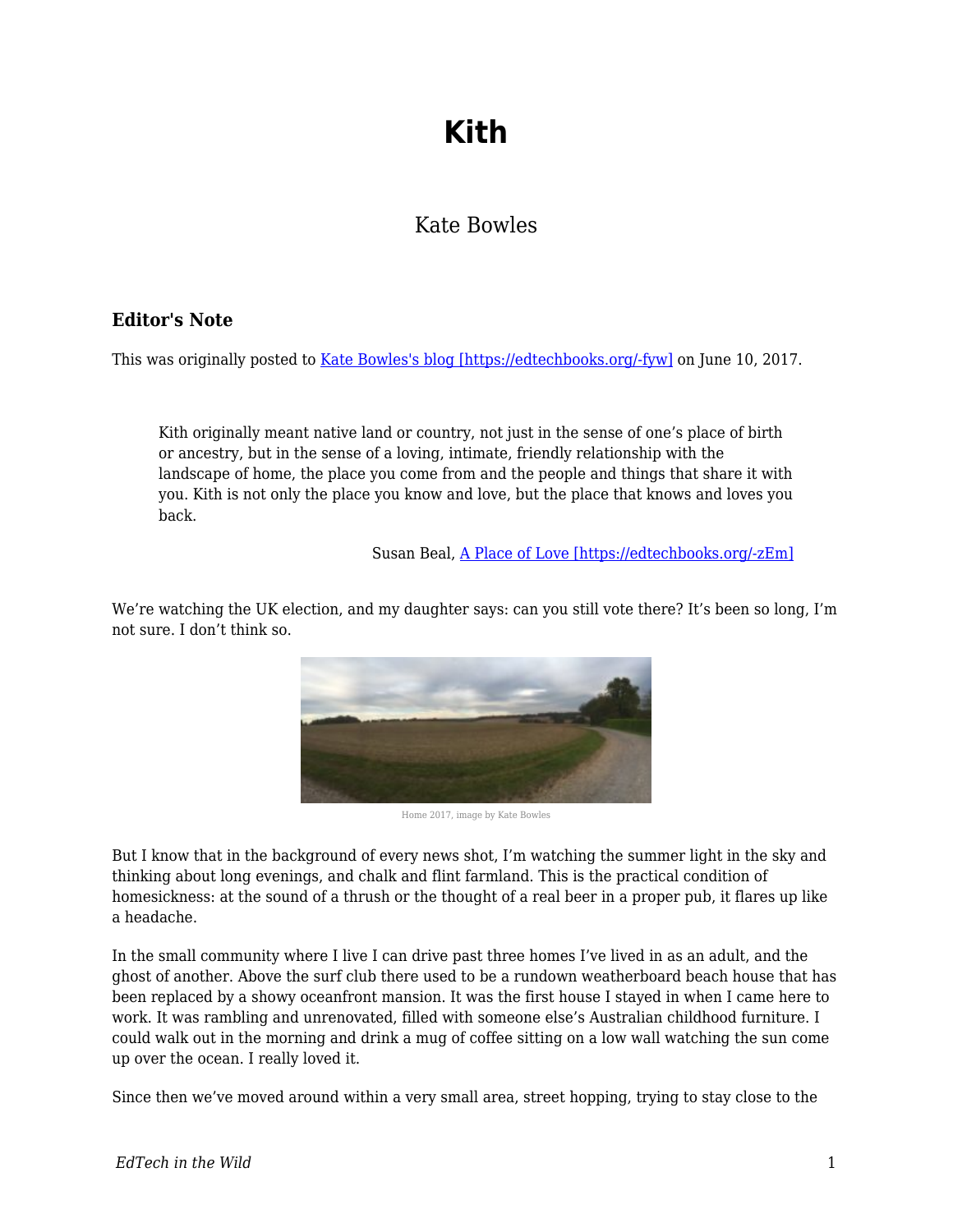ocean. Each of our three daughters was brought home from the local hospital to start life in a different house; finally when the older ones were very little, one and two, we stopped rolling and settled in the home where we now live. They all learned to ride scooters and bikes in this street, and then skateboards, and now two of them drive cars, more or less.



Our street, 2011, Kate Bowles

This morning I drove my daughter to her work, and then dropped off a friend of hers who had stayed overnight. We talked about how we each appreciate living in this place. She's 17, she's been away for six months and come back, and can't believe her luck at still living here. I drove and listened, and didn't say: I remember you when you were five years old. But what I was really thinking was that I didn't grow up here. This is not my home. And everyone who was a child here, learned these streets by walking with small feet, will have a different way of seeing the big sky and the escarpment and even the wide Pacific ocean, than I do, because I still see it with a shock of not belonging, every day.

I have no kith here, and I shouldn't. It's not my place. It's not my place to love, to ask it to love me back.

 $\overline{2}$ 

In March 1797 at Ninety Mile Beach in Victoria, five British and 12 Bengali seamen swam ashore after their longboat was ripped apart in a storm.

Sydney, a town of barely 1,500 people, was over 700 kilometres to the north. Meanwhile, their fellow-survivors from the wreck of the Sydney Cove were stranded further south, on a tiny island in the Bass Strait.

I listened to historian Mark McKenna tell [this story on the radio \[https://edtechbooks.org/-yDb\]](http://www.abc.net.au/news/2017-05-30/survival-story-sydney-coves-shipwrecked-sailors/8536714) as I was driving through this country that I see as beautiful, and where I didn't grow up. The seventeen sailors washed up on a stretch of coastline still described today as "untamed", and set off to walk. They walked for two months, running out of food and leaving people behind. On May 15, three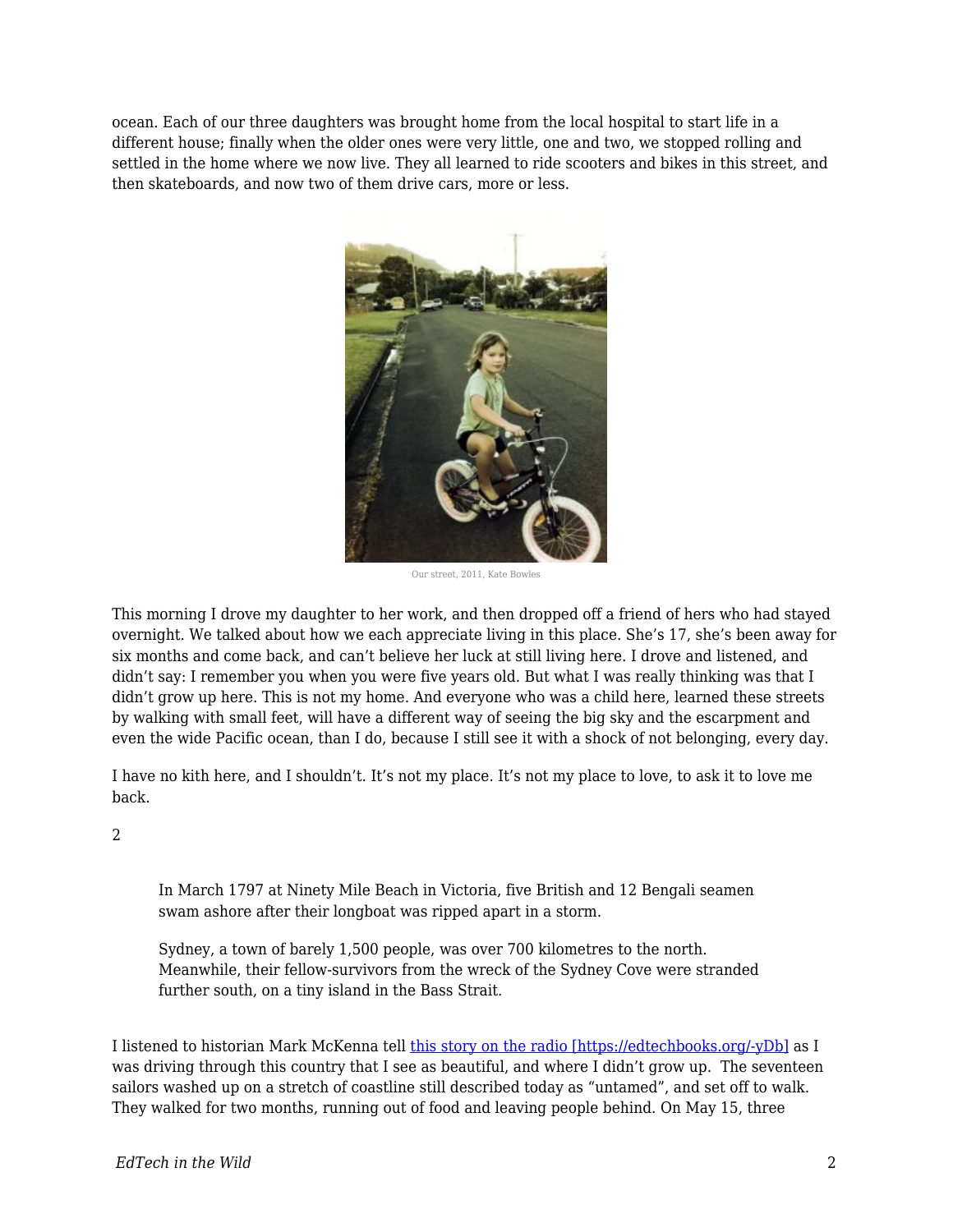survivors were seen from a fishing boat, crawling along a beach just north of here. They had walked 800 km. One was from Scotland, and one was Bengali. The other, I don't know. They had foraged and swum and climbed and been poisoned by eating the wrong things, and interacted regularly with Aboriginal people without whose help and guidance and foodsharing they would not have survived.

What did they make of any of it? When they were rescued and made it to Sydney Cove, how did these three sailors feel about where they had arrived, where they had been? How did they come to terms with the fact of the people who had shared resources and knowledge with them, who had showed them where to go and what to eat and how to overcome their own fundamental unfitness to be in this country?

What did it mean to each of them, different as they were, to be so far away, to be so *kithless*?\*

3

This week I'm part of a rolling conversation on digital citizenship as a metaphor for thinking about how we manage our aspirations, responsibilities and resources in creating an online environment that works. It's an annual conversation curated by people who think and care about citizenship, and this year it's run into trouble with the idea of citizenship as a metaphor for anything, in these times of walls and borders and sinking boats and offshore processing centres of astonishing cruelty and even, really this is a thing now, *calls for a return to internment.*

I'm one of those who feels that citizenship can't work as a benign metaphor now, and perhaps it never could. I hold two passports and I can only see citizenship as a bureaucratic exercise in which I don't know if I can vote in one place, but voting is compulsory in the other. I have bank accounts and pay tax in both; I have healthcare rights in both, just about. The apparatuses of both states treat me well, and recognise my children as connected to me. But none of this suggests to me that citizenship is anything other than the grounds of our refusal to care for others as we'd like to be cared for if misfortune tore us from our homes and threw us onto the mercies of others.

I've been helped in my thinking about belonging and statelessness by Amy Collier's recent post on the [hidden immigrant \[https://edtechbooks.org/-MRA\]](http://redpincushion.us/blog/teaching-and-learning/hidden-immigrants-belonging/), the immigrant who passes in two places but is at home in neither. Amy asks whether this idea of belonging and not belonging helps us get beyond the difficulty of applying citizenship as a metaphor for what we do online (especially as this is far more obviously regulated by capital than by any state). At the end of her post, Amy raises the question of digital kinship, a term I'm drawn to because of the way it sits with ideas about kindness. Kindness (kin-ness) has ancient origins that connect us both to nature and to relationships, and took me back to kith (as in "kith and kin"), and the importance of knowing the place where we are, the way that knowing place nourishes our capacity to belong.

Where can we experience anything like kith online? Are there places that we love online, environments where we feel at home, that seem to love us back? Is this about user experience, or ethos? Is it about the trust we're willing to place in design, in what data is kept and what is done with it? Can we feel at home under conditions of continual digital surveillance? Can we love a place that is manipulating us for business or political gain? Is it ever possible to experience kith when the whole thing is set up, controlled, regulated and organised in service of values we don't share?

For the moment, it seems to me that these questions are worth asking, and move us beyond a narrow dispute about citizenship as a metaphor.